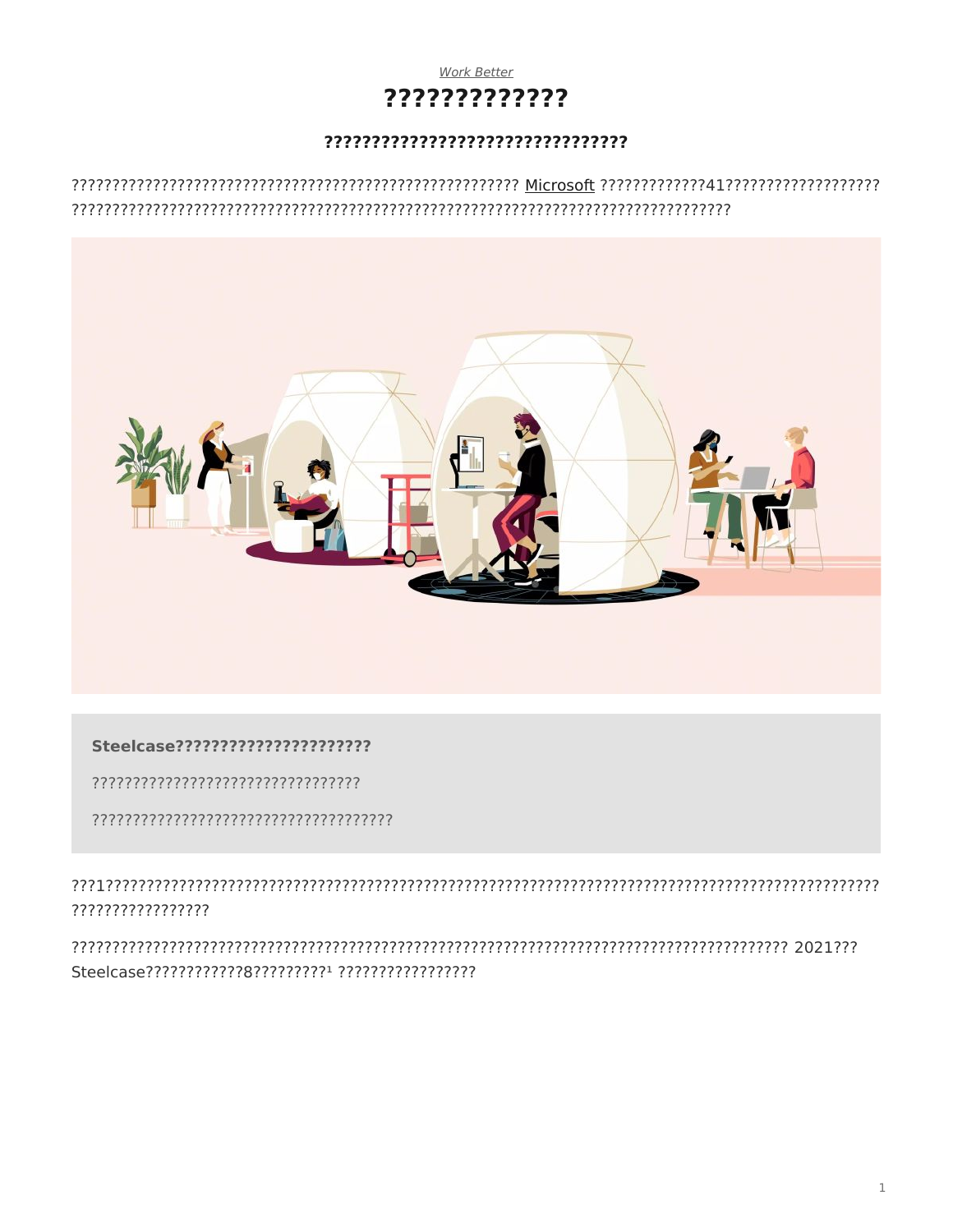# ?????????

??????????

### ???????????????????

| $\overline{?}$ | ??????????<br>?????????? | ???????? |
|----------------|--------------------------|----------|
| ??             | 86%                      | 23%      |
| ????           | 66%                      | 23%      |
| ????           | 75%                      | 21%      |
| ???            | 73%                      | 20%      |
| ???            | 77%                      | 17%      |
| ??             | 61%                      | 16%      |
| ????           | 62%                      | 10%      |
| ???????        | 54%                      | $1\%$    |

31% ???????????????? 46% ?????????????? 23% ?????????

### ?????????

| ?        | ???????? |
|----------|----------|
| ??       | 40%      |
| ???      | 25%      |
| ????     | 23%      |
| ????     | 19%      |
| ???      | 18%      |
| ??       | 18%      |
| $??\; ?$ | 17%      |
| ???????  | 14%      |
|          |          |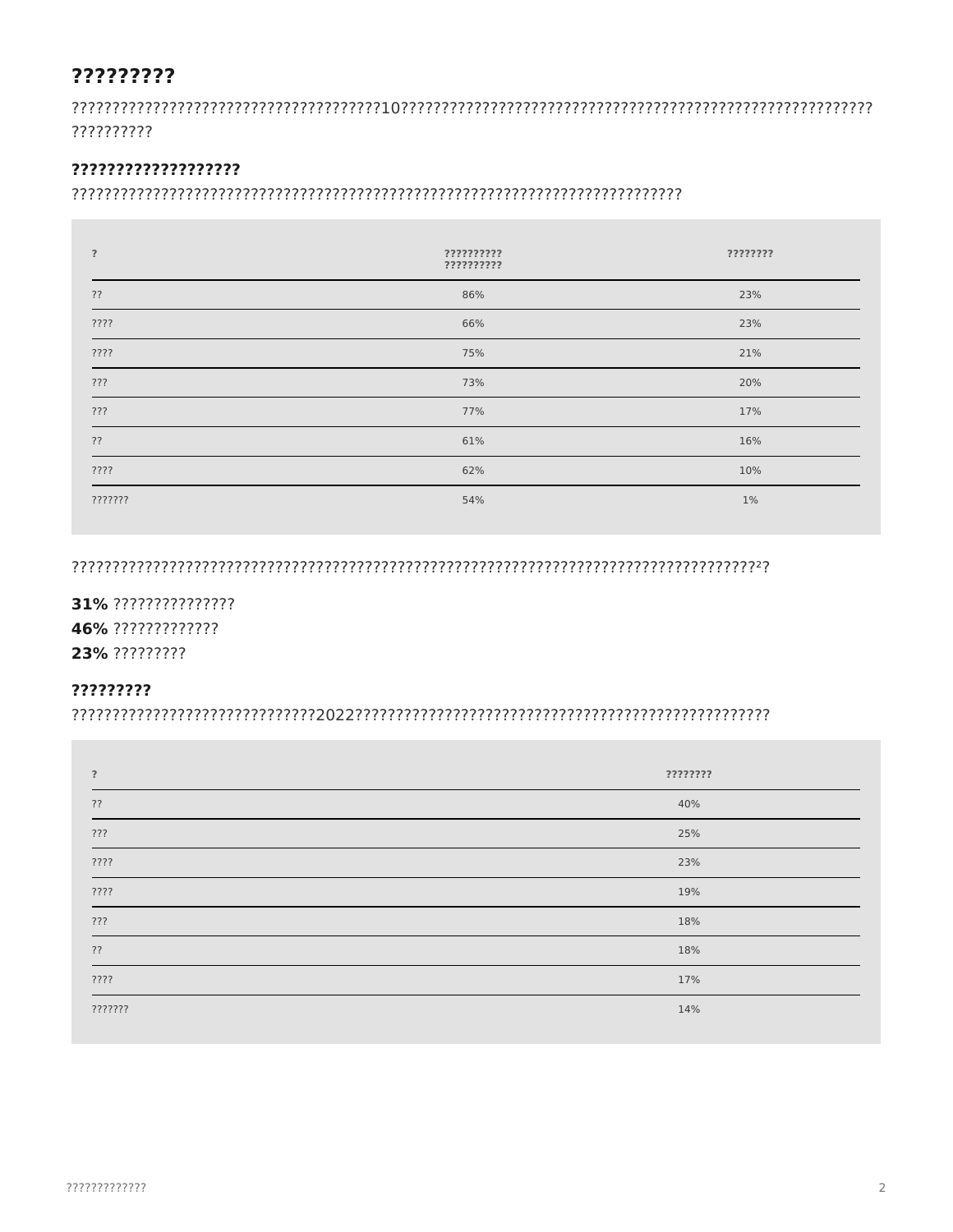????????????????????????

**19%** ???????????? 29% ?????????????? 18% ??????????????? 16% ??????????????

### ??????????????????

# ??????????????????

### 

#### ?????

### ????????????

???

**71%** ?????????????!T??? 69% ??????????????????? 69%???? ???????????? 68% ??????????????????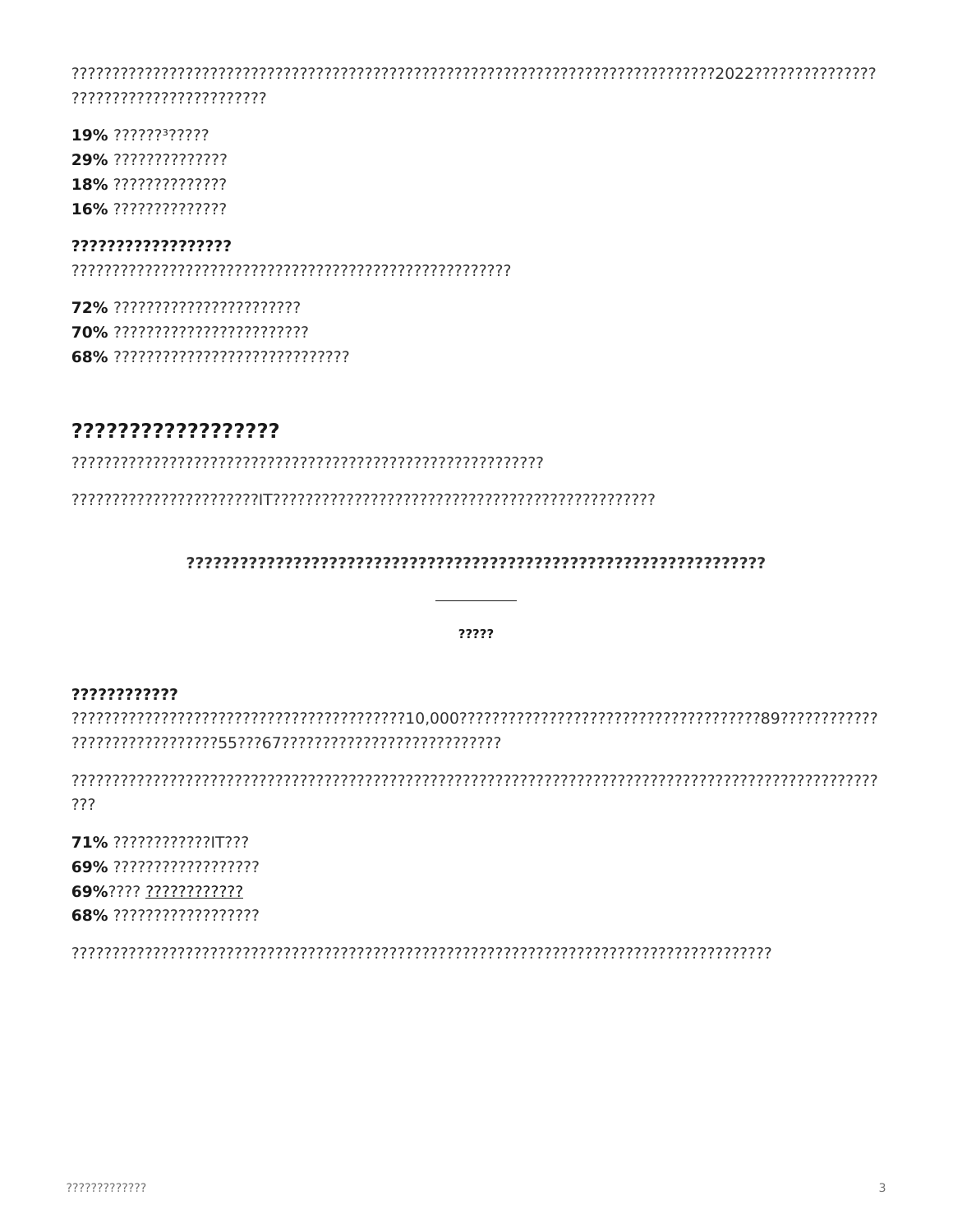69% ??????? 55% ?? 49% ?? 47% ????????????? 29% ?? 7% ???



# ???????????????

### 

?????

#### ???????????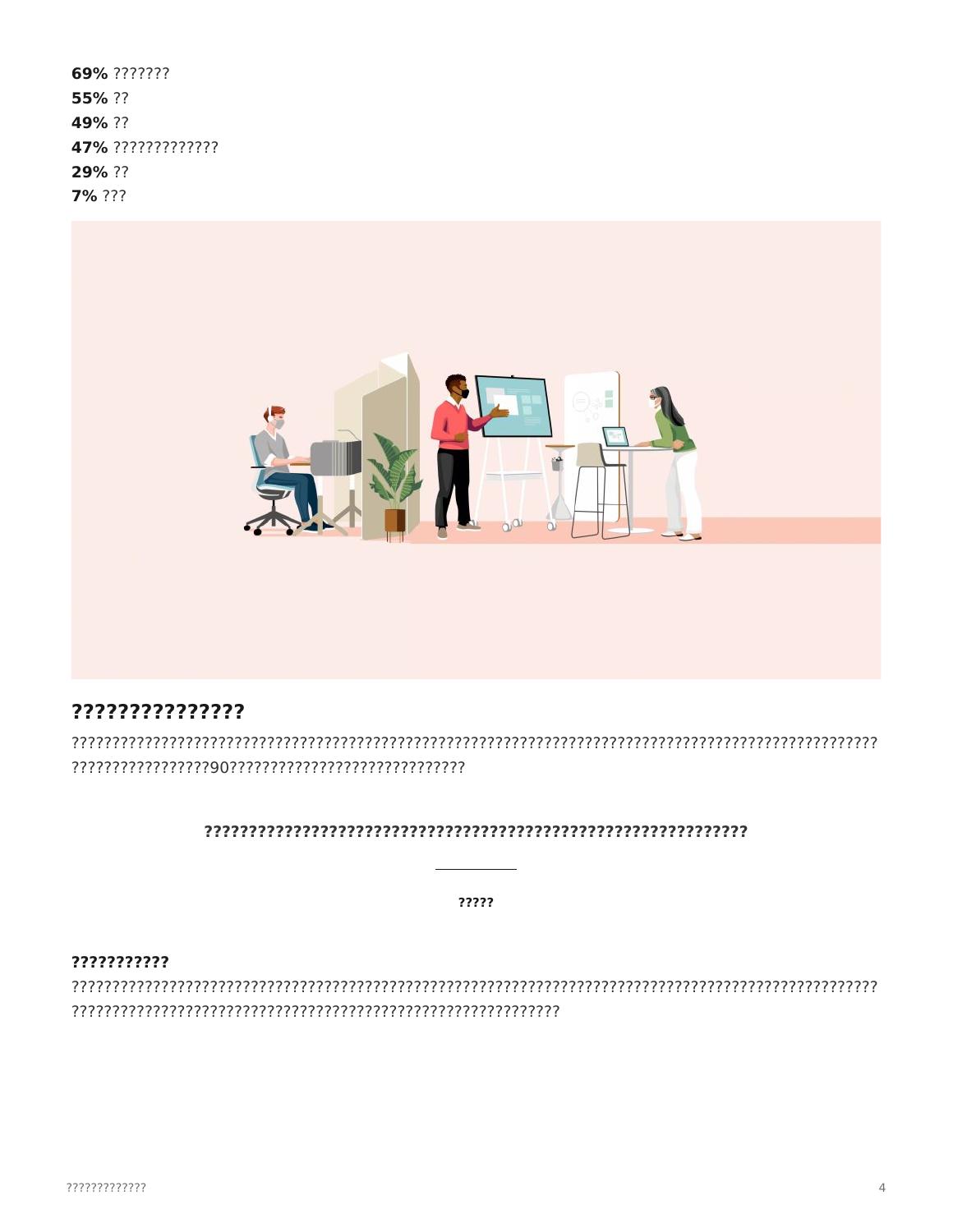| $\overline{?}$ | ?????????<br>??????? | ?????????<br>??????? |
|----------------|----------------------|----------------------|
| ???????        | 73%                  | 26%                  |
| ??             | 56%                  | 42%                  |
| ???            | 60%                  | 36%                  |
| ???            | 58%                  | 37%                  |
| ??             | 55%                  | 39%                  |
| ??             | 86%                  | 7%                   |
| ??             | 55%                  | 37%                  |
| ????           | 52%                  | 39%                  |

### 

???????????????????

### ????????????

??????????????

+Steelcase????  $+2222222$  $+??????$